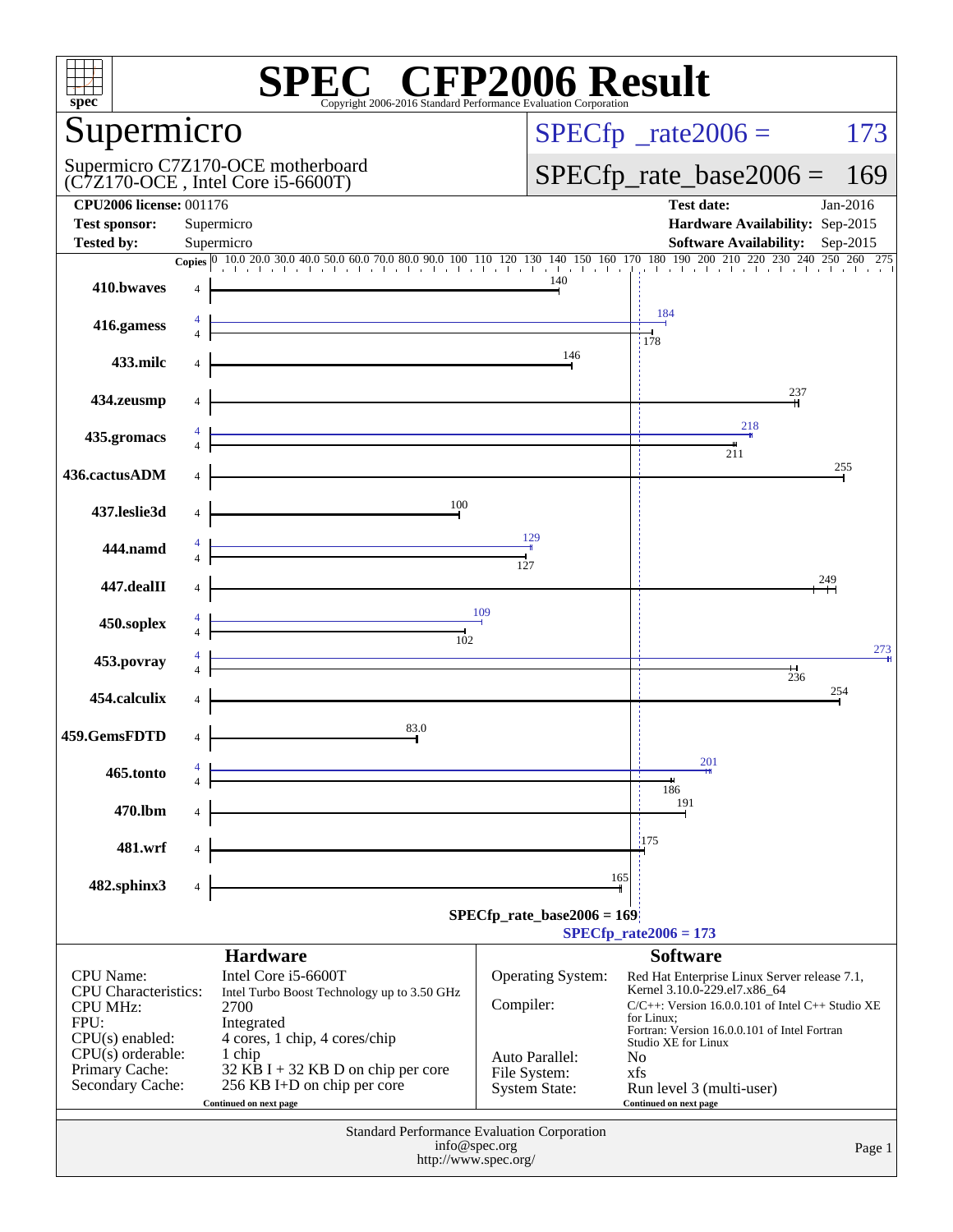

## Supermicro

(C7Z170-OCE , Intel Core i5-6600T) Supermicro C7Z170-OCE motherboard

#### $SPECTp_rate2006 = 173$

#### [SPECfp\\_rate\\_base2006 =](http://www.spec.org/auto/cpu2006/Docs/result-fields.html#SPECfpratebase2006) 169

| <b>CPU2006 license: 001176</b>       |                                                                                                          | <b>Test date:</b><br>$Jan-2016$                            |                                      |
|--------------------------------------|----------------------------------------------------------------------------------------------------------|------------------------------------------------------------|--------------------------------------|
| <b>Test sponsor:</b>                 | Supermicro                                                                                               | Hardware Availability: Sep-2015                            |                                      |
| <b>Tested by:</b>                    | Supermicro                                                                                               | <b>Software Availability:</b><br>$Sep-2015$                |                                      |
| L3 Cache:<br>Other Cache:<br>Memory: | $6 \text{ MB I+D}$ on chip per chip<br>None<br>16 GB (4 x 4 GB 1Rx8 PC4-2800R-U, running at 2133<br>MHz) | <b>Base Pointers:</b><br>Peak Pointers:<br>Other Software: | $32/64$ -bit<br>$32/64$ -bit<br>None |
| Disk Subsystem:<br>Other Hardware:   | $1 \times 200$ GB SATA III SSD<br>None                                                                   |                                                            |                                      |

| <b>Results Table</b> |                |                |       |                |              |                |       |                          |                |              |                |              |                |              |
|----------------------|----------------|----------------|-------|----------------|--------------|----------------|-------|--------------------------|----------------|--------------|----------------|--------------|----------------|--------------|
|                      | <b>Base</b>    |                |       |                |              | <b>Peak</b>    |       |                          |                |              |                |              |                |              |
| <b>Benchmark</b>     | <b>Copies</b>  | <b>Seconds</b> | Ratio | <b>Seconds</b> | <b>Ratio</b> | <b>Seconds</b> | Ratio | <b>Copies</b>            | <b>Seconds</b> | <b>Ratio</b> | <b>Seconds</b> | <b>Ratio</b> | <b>Seconds</b> | <b>Ratio</b> |
| 410.bwayes           | $\overline{4}$ | 387            | 140   | 387            | 140          | 387            | 140   | 4                        | 387            | 140          | 387            | 140          | 387            | <b>140</b>   |
| 416.gamess           | $\overline{4}$ | 440            | 178   | 440            | 178          | 440            | 178   | 4                        | 427            | 184          | 427            | 183          | 426            | 184          |
| $433$ .milc          | $\overline{4}$ | 252            | 146   | 252            | 145          | 252            | 146   | 4                        | 252            | 146          | 252            | 145          | 252            | 146          |
| 434.zeusmp           | $\overline{4}$ | 154            | 237   | 155            | 235          | 154            | 237   | $\overline{4}$           | 154            | 237          | 155            | 235          | 154            | 237          |
| 435.gromacs          | $\overline{4}$ | 136            | 211   | 135            | 212          | 135            | 211   | $\overline{4}$           | 131            | 218          | 131            | 217          | 131            | 218          |
| 436.cactusADM        | $\overline{4}$ | 187            | 255   | 187            | 255          | 187            | 255   | $\overline{\mathcal{A}}$ | 187            | 255          | 187            | 255          | 187            | 255          |
| 437.leslie3d         | $\overline{4}$ | 375            | 100   | 376            | 99.9         | 375            | 100   | 4                        | 375            | 100          | 376            | 99.9         | 375            | <b>100</b>   |
| 444.namd             | $\overline{4}$ | 253            | 127   | 252            | 127          | 252            | 127   | Δ                        | 248            | 129          | 248            | 129          | 249            | 129          |
| 447.dealII           | $\overline{4}$ | 181            | 252   | 184            | 249          | 188            | 243   | $\overline{4}$           | 181            | 252          | 184            | 249          | 188            | 243          |
| 450.soplex           | $\overline{4}$ | 325            | 102   | 325            | 103          | 326            | 102   | 4                        | 305            | 109          | 305            | 109          | 305            | <u>109</u>   |
| 453.povray           | $\overline{4}$ | 91.0           | 234   | 90.1           | 236          | 90.0           | 236   | 4                        | 77.6           | 274          | 78.0           | 273          | 77.9           | 273          |
| 454.calculix         | $\overline{4}$ | 130            | 254   | 130            | 254          | 130            | 253   | $\overline{4}$           | 130            | 254          | <b>130</b>     | 254          | 130            | 253          |
| 459.GemsFDTD         | $\overline{4}$ | 511            | 83.0  | 512            | 82.9         | 509            | 83.4  | 4                        | 511            | 83.0         | 512            | 82.9         | 509            | 83.4         |
| 465.tonto            | $\Delta$       | 212            | 186   | 211            | 187          | 212            | 186   | 4                        | 197            | 200          | 196            | 201          | 195            | 202          |
| 470.1bm              | $\overline{4}$ | 287            | 191   | 287            | 191          | 287            | 191   | 4                        | 287            | 191          | 287            | 191          | 287            | 191          |
| 481.wrf              | $\overline{4}$ | 256            | 175   | 256            | 175          | 256            | 175   | $\overline{\mathcal{A}}$ | 256            | 175          | 256            | 175          | 256            | <u>175</u>   |
| 482.sphinx3          | $\overline{4}$ | 472            | 165   | 471            | 165          | 472            | 165   | 4                        | 472            | 165          | 471            | 165          | 472            | 165          |

Results appear in the [order in which they were run.](http://www.spec.org/auto/cpu2006/Docs/result-fields.html#RunOrder) Bold underlined text [indicates a median measurement.](http://www.spec.org/auto/cpu2006/Docs/result-fields.html#Median)

#### **[Submit Notes](http://www.spec.org/auto/cpu2006/Docs/result-fields.html#SubmitNotes)**

 The taskset mechanism was used to bind copies to processors. The config file option 'submit' was used to generate taskset commands to bind each copy to a specific processor. For details, please see the config file.

#### **[Operating System Notes](http://www.spec.org/auto/cpu2006/Docs/result-fields.html#OperatingSystemNotes)**

Stack size set to unlimited using "ulimit -s unlimited"

#### **[Platform Notes](http://www.spec.org/auto/cpu2006/Docs/result-fields.html#PlatformNotes)**

 As tested, the system used a Supermicro CSE-743TQ-1200B-SQ chassis. The chassis is configured with a PWS-1K25P-PQ power supply, 1 SNK-P0051AP4 heatsink, as well as 1 FAN-0103L4 rear fan and 2 FAN-0104L4 chassis fan. Continued on next page

> Standard Performance Evaluation Corporation [info@spec.org](mailto:info@spec.org) <http://www.spec.org/>

Page 2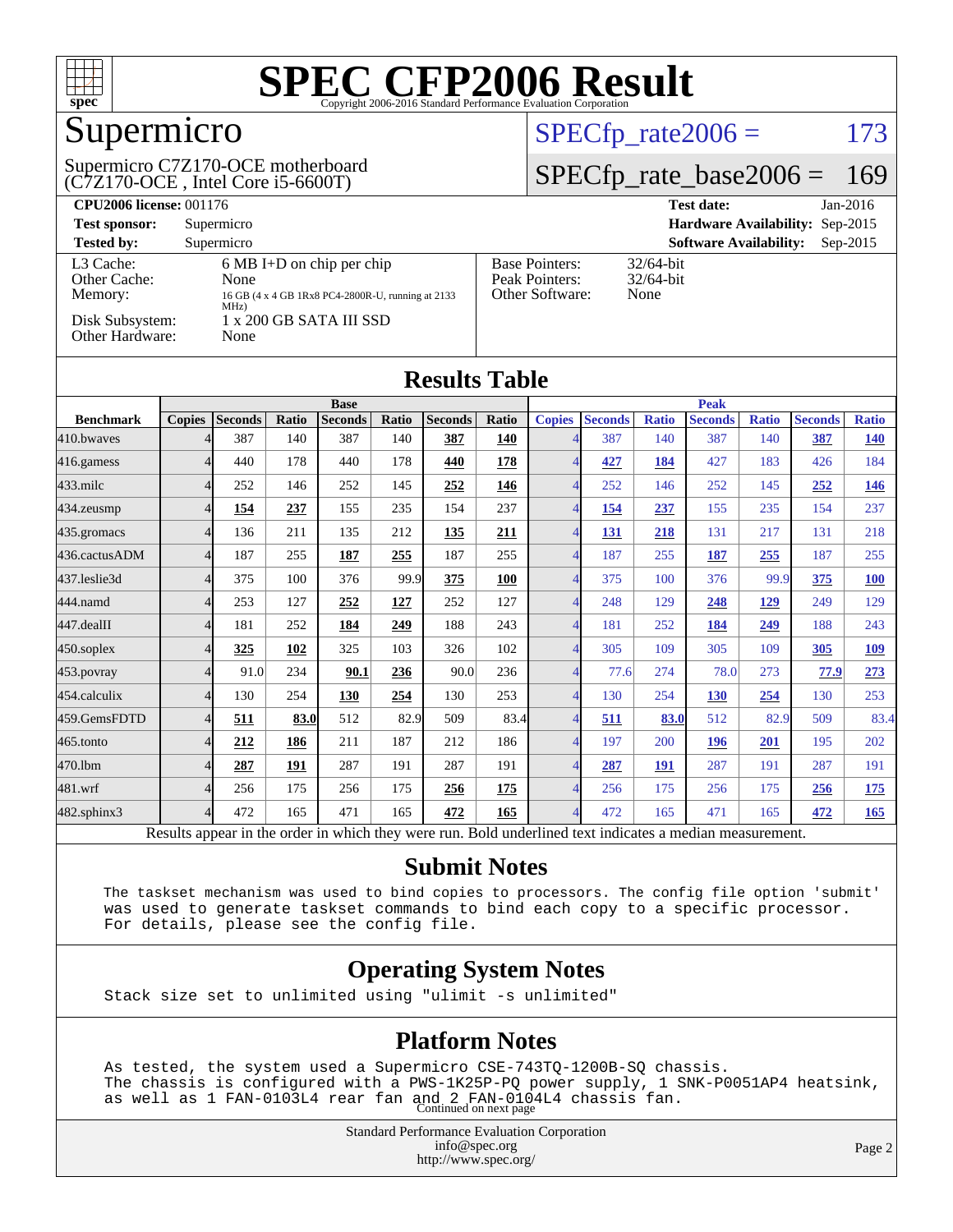

#### Supermicro

 $SPECTp_rate2006 = 173$ 

(C7Z170-OCE , Intel Core i5-6600T) Supermicro C7Z170-OCE motherboard

[SPECfp\\_rate\\_base2006 =](http://www.spec.org/auto/cpu2006/Docs/result-fields.html#SPECfpratebase2006) 169

**[CPU2006 license:](http://www.spec.org/auto/cpu2006/Docs/result-fields.html#CPU2006license)** 001176 **[Test date:](http://www.spec.org/auto/cpu2006/Docs/result-fields.html#Testdate)** Jan-2016 **[Test sponsor:](http://www.spec.org/auto/cpu2006/Docs/result-fields.html#Testsponsor)** Supermicro **[Hardware Availability:](http://www.spec.org/auto/cpu2006/Docs/result-fields.html#HardwareAvailability)** Sep-2015 **[Tested by:](http://www.spec.org/auto/cpu2006/Docs/result-fields.html#Testedby)** Supermicro **Supermicro [Software Availability:](http://www.spec.org/auto/cpu2006/Docs/result-fields.html#SoftwareAvailability)** Sep-2015

#### **[Platform Notes \(Continued\)](http://www.spec.org/auto/cpu2006/Docs/result-fields.html#PlatformNotes)**

Standard Performance Evaluation Corporation [info@spec.org](mailto:info@spec.org) <http://www.spec.org/> Page 3 Sysinfo program /usr/cpu2006/config/sysinfo.rev6914 \$Rev: 6914 \$ \$Date:: 2014-06-25 #\$ e3fbb8667b5a285932ceab81e28219e1 running on C7Z170-01 Sat Jan 9 13:01:06 2016 This section contains SUT (System Under Test) info as seen by some common utilities. To remove or add to this section, see: <http://www.spec.org/cpu2006/Docs/config.html#sysinfo> From /proc/cpuinfo model name : Intel(R) Core(TM) i5-6600T CPU @ 2.70GHz 1 "physical id"s (chips) 4 "processors" cores, siblings (Caution: counting these is hw and system dependent. The following excerpts from /proc/cpuinfo might not be reliable. Use with caution.) cpu cores : 4 siblings : 4 physical 0: cores 0 1 2 3 cache size : 6144 KB From /proc/meminfo MemTotal: 16206608 kB HugePages\_Total: 0 Hugepagesize: 2048 kB From /etc/\*release\* /etc/\*version\* os-release: NAME="Red Hat Enterprise Linux Server" VERSION="7.1 (Maipo)" ID="rhel" ID\_LIKE="fedora" VERSION\_ID="7.1" PRETTY\_NAME="Red Hat Enterprise Linux Server 7.1 (Maipo)" ANSI\_COLOR="0;31" CPE\_NAME="cpe:/o:redhat:enterprise\_linux:7.1:GA:server" redhat-release: Red Hat Enterprise Linux Server release 7.1 (Maipo) system-release: Red Hat Enterprise Linux Server release 7.1 (Maipo) system-release-cpe: cpe:/o:redhat:enterprise\_linux:7.1:ga:server uname -a: Linux C7Z170-01 3.10.0-229.el7.x86\_64 #1 SMP Thu Jan 29 18:37:38 EST 2015 x86\_64 x86\_64 x86\_64 GNU/Linux run-level 3 Jan 8 22:38 SPEC is set to: /usr/cpu2006<br>Filesystem Type Size Type Size Used Avail Use% Mounted on<br>xfs 183G 32G 151G 18% / /dev/sda2 xfs 183G 32G 151G 18% / Additional information from dmidecode: Warning: Use caution when you interpret this section. The 'dmidecode' program reads system data which is "intended to allow hardware to be accurately Continued on next page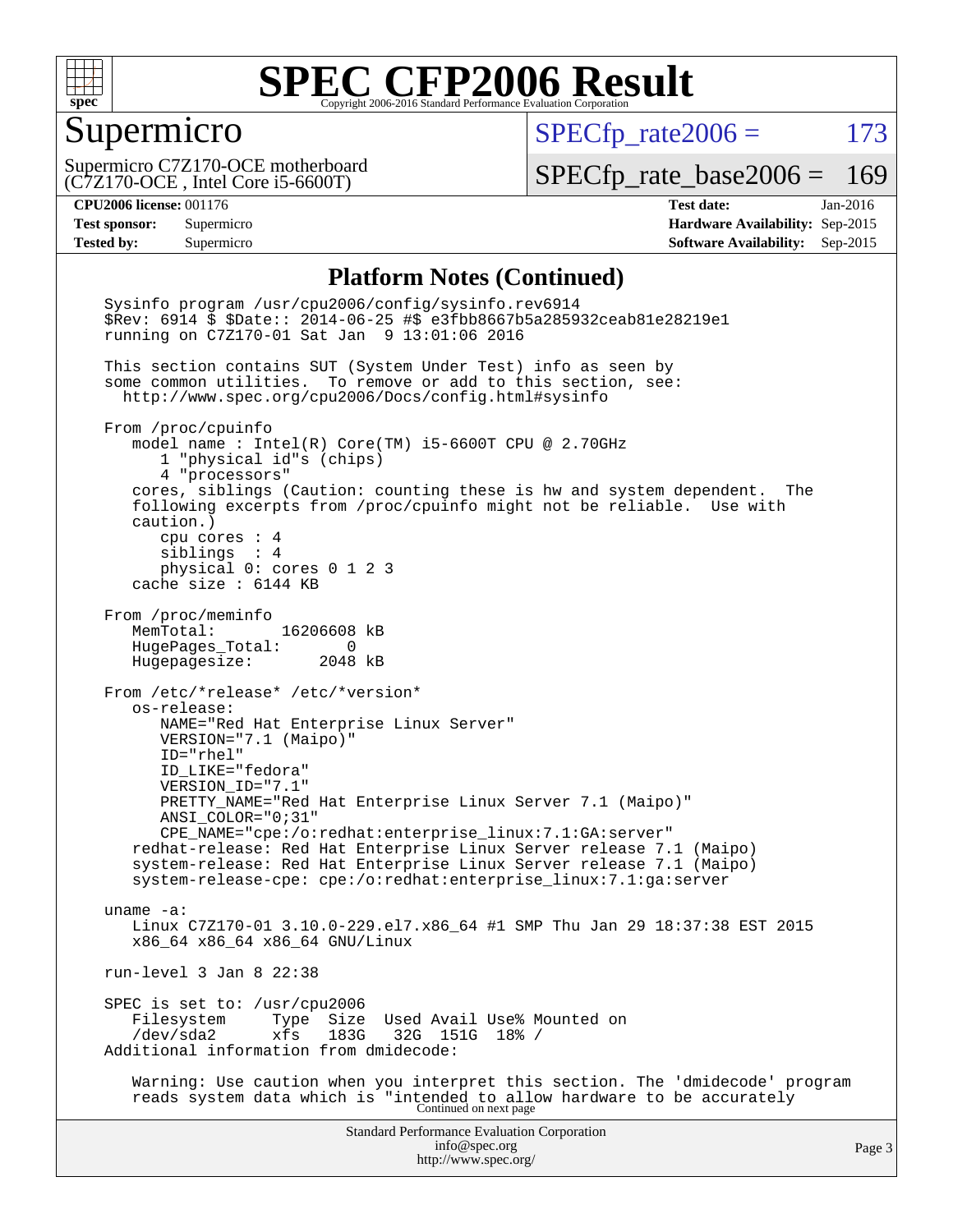

#### Supermicro

 $SPECTp\_rate2006 = 173$ 

(C7Z170-OCE , Intel Core i5-6600T) Supermicro C7Z170-OCE motherboard

[SPECfp\\_rate\\_base2006 =](http://www.spec.org/auto/cpu2006/Docs/result-fields.html#SPECfpratebase2006) 169

**[CPU2006 license:](http://www.spec.org/auto/cpu2006/Docs/result-fields.html#CPU2006license)** 001176 **[Test date:](http://www.spec.org/auto/cpu2006/Docs/result-fields.html#Testdate)** Jan-2016 **[Test sponsor:](http://www.spec.org/auto/cpu2006/Docs/result-fields.html#Testsponsor)** Supermicro **[Hardware Availability:](http://www.spec.org/auto/cpu2006/Docs/result-fields.html#HardwareAvailability)** Sep-2015 **[Tested by:](http://www.spec.org/auto/cpu2006/Docs/result-fields.html#Testedby)** Supermicro **Supermicro [Software Availability:](http://www.spec.org/auto/cpu2006/Docs/result-fields.html#SoftwareAvailability)** Sep-2015

#### **[Platform Notes \(Continued\)](http://www.spec.org/auto/cpu2006/Docs/result-fields.html#PlatformNotes)**

 determined", but the intent may not be met, as there are frequent changes to hardware, firmware, and the "DMTF SMBIOS" standard.

 BIOS American Megatrends Inc. 1.0 12/14/2015 Memory: 4x 0420 F4-2800C16-4GRK 4 GB 1 rank 2133 MHz

(End of data from sysinfo program)

#### **[General Notes](http://www.spec.org/auto/cpu2006/Docs/result-fields.html#GeneralNotes)**

Environment variables set by runspec before the start of the run: LD LIBRARY PATH = "/usr/cpu2006/libs/32:/usr/cpu2006/libs/64:/usr/cpu2006/sh"

 Binaries compiled on a system with 1x Intel Core i5-4670K CPU + 32GB memory using RedHat EL 7.1 Transparent Huge Pages enabled with: echo always > /sys/kernel/mm/transparent\_hugepage/enabled

**[Base Compiler Invocation](http://www.spec.org/auto/cpu2006/Docs/result-fields.html#BaseCompilerInvocation)**

[C benchmarks](http://www.spec.org/auto/cpu2006/Docs/result-fields.html#Cbenchmarks):  $\frac{1}{2}$  cc  $-$  m64

[C++ benchmarks:](http://www.spec.org/auto/cpu2006/Docs/result-fields.html#CXXbenchmarks) [icpc -m64](http://www.spec.org/cpu2006/results/res2016q1/cpu2006-20160111-38639.flags.html#user_CXXbase_intel_icpc_64bit_bedb90c1146cab66620883ef4f41a67e)

[Fortran benchmarks](http://www.spec.org/auto/cpu2006/Docs/result-fields.html#Fortranbenchmarks): [ifort -m64](http://www.spec.org/cpu2006/results/res2016q1/cpu2006-20160111-38639.flags.html#user_FCbase_intel_ifort_64bit_ee9d0fb25645d0210d97eb0527dcc06e)

[Benchmarks using both Fortran and C](http://www.spec.org/auto/cpu2006/Docs/result-fields.html#BenchmarksusingbothFortranandC): [icc -m64](http://www.spec.org/cpu2006/results/res2016q1/cpu2006-20160111-38639.flags.html#user_CC_FCbase_intel_icc_64bit_0b7121f5ab7cfabee23d88897260401c) [ifort -m64](http://www.spec.org/cpu2006/results/res2016q1/cpu2006-20160111-38639.flags.html#user_CC_FCbase_intel_ifort_64bit_ee9d0fb25645d0210d97eb0527dcc06e)

#### **[Base Portability Flags](http://www.spec.org/auto/cpu2006/Docs/result-fields.html#BasePortabilityFlags)**

| 410.bwaves: - DSPEC CPU LP64                 |  |
|----------------------------------------------|--|
| 416.gamess: -DSPEC_CPU_LP64                  |  |
| 433.milc: -DSPEC CPU LP64                    |  |
| 434.zeusmp: -DSPEC_CPU_LP64                  |  |
| 435.gromacs: -DSPEC_CPU_LP64 -nofor_main     |  |
| 436.cactusADM: - DSPEC CPU LP64 - nofor main |  |
| 437.leslie3d: -DSPEC_CPU_LP64                |  |
| 444.namd: - DSPEC CPU LP64                   |  |
| 447.dealII: -DSPEC CPU LP64                  |  |
| 450.soplex: -DSPEC_CPU_LP64                  |  |
| 453.povray: -DSPEC CPU LP64                  |  |

Continued on next page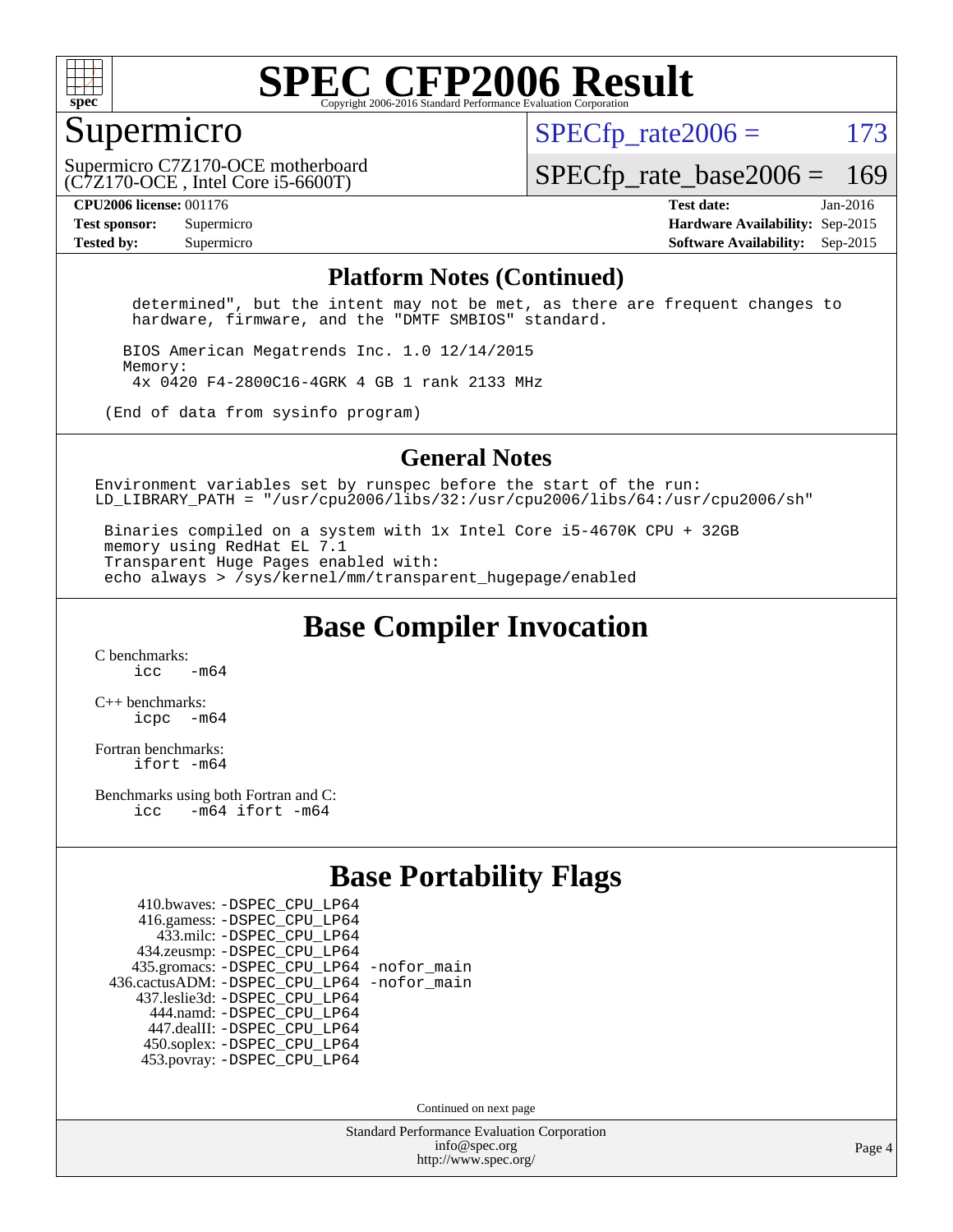

#### Supermicro

 $SPECTp\_rate2006 = 173$ 

(C7Z170-OCE , Intel Core i5-6600T) Supermicro C7Z170-OCE motherboard

[SPECfp\\_rate\\_base2006 =](http://www.spec.org/auto/cpu2006/Docs/result-fields.html#SPECfpratebase2006) 169

**[CPU2006 license:](http://www.spec.org/auto/cpu2006/Docs/result-fields.html#CPU2006license)** 001176 **[Test date:](http://www.spec.org/auto/cpu2006/Docs/result-fields.html#Testdate)** Jan-2016 **[Test sponsor:](http://www.spec.org/auto/cpu2006/Docs/result-fields.html#Testsponsor)** Supermicro **[Hardware Availability:](http://www.spec.org/auto/cpu2006/Docs/result-fields.html#HardwareAvailability)** Sep-2015 **[Tested by:](http://www.spec.org/auto/cpu2006/Docs/result-fields.html#Testedby)** Supermicro **Supermicro [Software Availability:](http://www.spec.org/auto/cpu2006/Docs/result-fields.html#SoftwareAvailability)** Sep-2015

## **[Base Portability Flags \(Continued\)](http://www.spec.org/auto/cpu2006/Docs/result-fields.html#BasePortabilityFlags)**

 454.calculix: [-DSPEC\\_CPU\\_LP64](http://www.spec.org/cpu2006/results/res2016q1/cpu2006-20160111-38639.flags.html#suite_basePORTABILITY454_calculix_DSPEC_CPU_LP64) [-nofor\\_main](http://www.spec.org/cpu2006/results/res2016q1/cpu2006-20160111-38639.flags.html#user_baseLDPORTABILITY454_calculix_f-nofor_main) 459.GemsFDTD: [-DSPEC\\_CPU\\_LP64](http://www.spec.org/cpu2006/results/res2016q1/cpu2006-20160111-38639.flags.html#suite_basePORTABILITY459_GemsFDTD_DSPEC_CPU_LP64) 465.tonto: [-DSPEC\\_CPU\\_LP64](http://www.spec.org/cpu2006/results/res2016q1/cpu2006-20160111-38639.flags.html#suite_basePORTABILITY465_tonto_DSPEC_CPU_LP64) 470.lbm: [-DSPEC\\_CPU\\_LP64](http://www.spec.org/cpu2006/results/res2016q1/cpu2006-20160111-38639.flags.html#suite_basePORTABILITY470_lbm_DSPEC_CPU_LP64) 481.wrf: [-DSPEC\\_CPU\\_LP64](http://www.spec.org/cpu2006/results/res2016q1/cpu2006-20160111-38639.flags.html#suite_basePORTABILITY481_wrf_DSPEC_CPU_LP64) [-DSPEC\\_CPU\\_CASE\\_FLAG](http://www.spec.org/cpu2006/results/res2016q1/cpu2006-20160111-38639.flags.html#b481.wrf_baseCPORTABILITY_DSPEC_CPU_CASE_FLAG) [-DSPEC\\_CPU\\_LINUX](http://www.spec.org/cpu2006/results/res2016q1/cpu2006-20160111-38639.flags.html#b481.wrf_baseCPORTABILITY_DSPEC_CPU_LINUX) 482.sphinx3: [-DSPEC\\_CPU\\_LP64](http://www.spec.org/cpu2006/results/res2016q1/cpu2006-20160111-38639.flags.html#suite_basePORTABILITY482_sphinx3_DSPEC_CPU_LP64)

## **[Base Optimization Flags](http://www.spec.org/auto/cpu2006/Docs/result-fields.html#BaseOptimizationFlags)**

[C benchmarks](http://www.spec.org/auto/cpu2006/Docs/result-fields.html#Cbenchmarks):

[-xCORE-AVX2](http://www.spec.org/cpu2006/results/res2016q1/cpu2006-20160111-38639.flags.html#user_CCbase_f-xAVX2_5f5fc0cbe2c9f62c816d3e45806c70d7) [-ipo](http://www.spec.org/cpu2006/results/res2016q1/cpu2006-20160111-38639.flags.html#user_CCbase_f-ipo) [-O3](http://www.spec.org/cpu2006/results/res2016q1/cpu2006-20160111-38639.flags.html#user_CCbase_f-O3) [-no-prec-div](http://www.spec.org/cpu2006/results/res2016q1/cpu2006-20160111-38639.flags.html#user_CCbase_f-no-prec-div) [-opt-prefetch](http://www.spec.org/cpu2006/results/res2016q1/cpu2006-20160111-38639.flags.html#user_CCbase_f-opt-prefetch) [-auto-p32](http://www.spec.org/cpu2006/results/res2016q1/cpu2006-20160111-38639.flags.html#user_CCbase_f-auto-p32) [-ansi-alias](http://www.spec.org/cpu2006/results/res2016q1/cpu2006-20160111-38639.flags.html#user_CCbase_f-ansi-alias)

 $C_{++}$  benchmarks: [-xCORE-AVX2](http://www.spec.org/cpu2006/results/res2016q1/cpu2006-20160111-38639.flags.html#user_CXXbase_f-xAVX2_5f5fc0cbe2c9f62c816d3e45806c70d7) [-ipo](http://www.spec.org/cpu2006/results/res2016q1/cpu2006-20160111-38639.flags.html#user_CXXbase_f-ipo) [-O3](http://www.spec.org/cpu2006/results/res2016q1/cpu2006-20160111-38639.flags.html#user_CXXbase_f-O3) [-no-prec-div](http://www.spec.org/cpu2006/results/res2016q1/cpu2006-20160111-38639.flags.html#user_CXXbase_f-no-prec-div) [-opt-prefetch](http://www.spec.org/cpu2006/results/res2016q1/cpu2006-20160111-38639.flags.html#user_CXXbase_f-opt-prefetch) [-auto-p32](http://www.spec.org/cpu2006/results/res2016q1/cpu2006-20160111-38639.flags.html#user_CXXbase_f-auto-p32) [-ansi-alias](http://www.spec.org/cpu2006/results/res2016q1/cpu2006-20160111-38639.flags.html#user_CXXbase_f-ansi-alias)

[Fortran benchmarks](http://www.spec.org/auto/cpu2006/Docs/result-fields.html#Fortranbenchmarks): [-xCORE-AVX2](http://www.spec.org/cpu2006/results/res2016q1/cpu2006-20160111-38639.flags.html#user_FCbase_f-xAVX2_5f5fc0cbe2c9f62c816d3e45806c70d7) [-ipo](http://www.spec.org/cpu2006/results/res2016q1/cpu2006-20160111-38639.flags.html#user_FCbase_f-ipo) [-O3](http://www.spec.org/cpu2006/results/res2016q1/cpu2006-20160111-38639.flags.html#user_FCbase_f-O3) [-no-prec-div](http://www.spec.org/cpu2006/results/res2016q1/cpu2006-20160111-38639.flags.html#user_FCbase_f-no-prec-div) [-opt-prefetch](http://www.spec.org/cpu2006/results/res2016q1/cpu2006-20160111-38639.flags.html#user_FCbase_f-opt-prefetch)

[Benchmarks using both Fortran and C](http://www.spec.org/auto/cpu2006/Docs/result-fields.html#BenchmarksusingbothFortranandC): [-xCORE-AVX2](http://www.spec.org/cpu2006/results/res2016q1/cpu2006-20160111-38639.flags.html#user_CC_FCbase_f-xAVX2_5f5fc0cbe2c9f62c816d3e45806c70d7) [-ipo](http://www.spec.org/cpu2006/results/res2016q1/cpu2006-20160111-38639.flags.html#user_CC_FCbase_f-ipo) [-O3](http://www.spec.org/cpu2006/results/res2016q1/cpu2006-20160111-38639.flags.html#user_CC_FCbase_f-O3) [-no-prec-div](http://www.spec.org/cpu2006/results/res2016q1/cpu2006-20160111-38639.flags.html#user_CC_FCbase_f-no-prec-div) [-opt-prefetch](http://www.spec.org/cpu2006/results/res2016q1/cpu2006-20160111-38639.flags.html#user_CC_FCbase_f-opt-prefetch) [-auto-p32](http://www.spec.org/cpu2006/results/res2016q1/cpu2006-20160111-38639.flags.html#user_CC_FCbase_f-auto-p32) [-ansi-alias](http://www.spec.org/cpu2006/results/res2016q1/cpu2006-20160111-38639.flags.html#user_CC_FCbase_f-ansi-alias)

### **[Peak Compiler Invocation](http://www.spec.org/auto/cpu2006/Docs/result-fields.html#PeakCompilerInvocation)**

[C benchmarks](http://www.spec.org/auto/cpu2006/Docs/result-fields.html#Cbenchmarks):  $-m64$ 

[C++ benchmarks \(except as noted below\):](http://www.spec.org/auto/cpu2006/Docs/result-fields.html#CXXbenchmarksexceptasnotedbelow) [icpc -m64](http://www.spec.org/cpu2006/results/res2016q1/cpu2006-20160111-38639.flags.html#user_CXXpeak_intel_icpc_64bit_bedb90c1146cab66620883ef4f41a67e)

450.soplex: [icpc -m32 -L/opt/intel/compilers\\_and\\_libraries\\_2016/linux/compiler/lib/ia32\\_lin](http://www.spec.org/cpu2006/results/res2016q1/cpu2006-20160111-38639.flags.html#user_peakCXXLD450_soplex_intel_icpc_b4f50a394bdb4597aa5879c16bc3f5c5)

[Fortran benchmarks](http://www.spec.org/auto/cpu2006/Docs/result-fields.html#Fortranbenchmarks): [ifort -m64](http://www.spec.org/cpu2006/results/res2016q1/cpu2006-20160111-38639.flags.html#user_FCpeak_intel_ifort_64bit_ee9d0fb25645d0210d97eb0527dcc06e)

[Benchmarks using both Fortran and C](http://www.spec.org/auto/cpu2006/Docs/result-fields.html#BenchmarksusingbothFortranandC): [icc -m64](http://www.spec.org/cpu2006/results/res2016q1/cpu2006-20160111-38639.flags.html#user_CC_FCpeak_intel_icc_64bit_0b7121f5ab7cfabee23d88897260401c) [ifort -m64](http://www.spec.org/cpu2006/results/res2016q1/cpu2006-20160111-38639.flags.html#user_CC_FCpeak_intel_ifort_64bit_ee9d0fb25645d0210d97eb0527dcc06e)

### **[Peak Portability Flags](http://www.spec.org/auto/cpu2006/Docs/result-fields.html#PeakPortabilityFlags)**

410.bwaves: [-DSPEC\\_CPU\\_LP64](http://www.spec.org/cpu2006/results/res2016q1/cpu2006-20160111-38639.flags.html#suite_peakPORTABILITY410_bwaves_DSPEC_CPU_LP64)

Continued on next page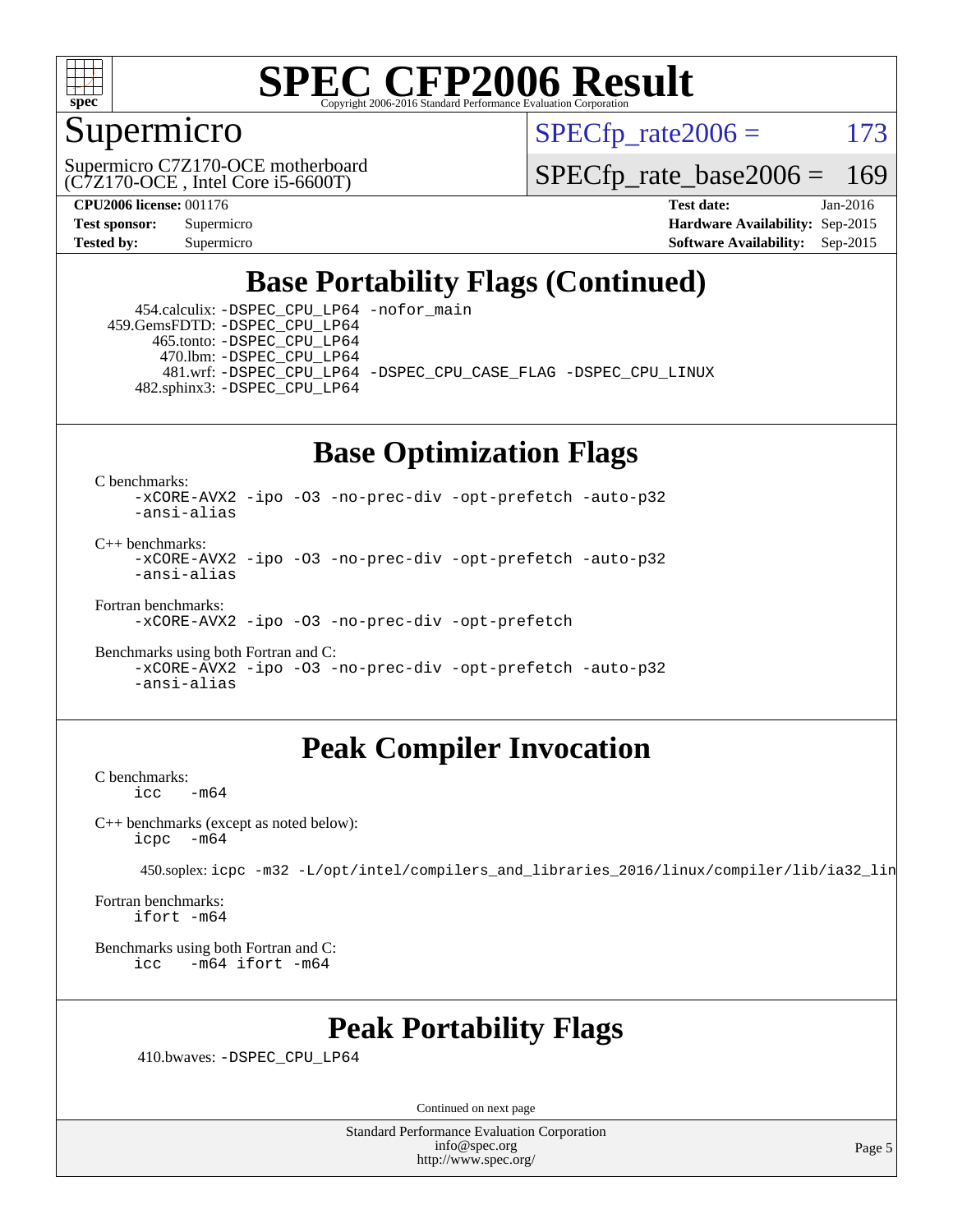

## Supermicro

 $SPECTp\_rate2006 = 173$ 

(C7Z170-OCE , Intel Core i5-6600T) Supermicro C7Z170-OCE motherboard

[SPECfp\\_rate\\_base2006 =](http://www.spec.org/auto/cpu2006/Docs/result-fields.html#SPECfpratebase2006) 169

| <b>Test sponsor:</b> | Supermicro |
|----------------------|------------|
| <b>Tested by:</b>    | Supermicro |

**[CPU2006 license:](http://www.spec.org/auto/cpu2006/Docs/result-fields.html#CPU2006license)** 001176 **[Test date:](http://www.spec.org/auto/cpu2006/Docs/result-fields.html#Testdate)** Jan-2016 **[Hardware Availability:](http://www.spec.org/auto/cpu2006/Docs/result-fields.html#HardwareAvailability)** Sep-2015 **[Software Availability:](http://www.spec.org/auto/cpu2006/Docs/result-fields.html#SoftwareAvailability)** Sep-2015

## **[Peak Portability Flags \(Continued\)](http://www.spec.org/auto/cpu2006/Docs/result-fields.html#PeakPortabilityFlags)**

 416.gamess: [-DSPEC\\_CPU\\_LP64](http://www.spec.org/cpu2006/results/res2016q1/cpu2006-20160111-38639.flags.html#suite_peakPORTABILITY416_gamess_DSPEC_CPU_LP64) 433.milc: [-DSPEC\\_CPU\\_LP64](http://www.spec.org/cpu2006/results/res2016q1/cpu2006-20160111-38639.flags.html#suite_peakPORTABILITY433_milc_DSPEC_CPU_LP64) 434.zeusmp: [-DSPEC\\_CPU\\_LP64](http://www.spec.org/cpu2006/results/res2016q1/cpu2006-20160111-38639.flags.html#suite_peakPORTABILITY434_zeusmp_DSPEC_CPU_LP64) 435.gromacs: [-DSPEC\\_CPU\\_LP64](http://www.spec.org/cpu2006/results/res2016q1/cpu2006-20160111-38639.flags.html#suite_peakPORTABILITY435_gromacs_DSPEC_CPU_LP64) [-nofor\\_main](http://www.spec.org/cpu2006/results/res2016q1/cpu2006-20160111-38639.flags.html#user_peakLDPORTABILITY435_gromacs_f-nofor_main) 436.cactusADM: [-DSPEC\\_CPU\\_LP64](http://www.spec.org/cpu2006/results/res2016q1/cpu2006-20160111-38639.flags.html#suite_peakPORTABILITY436_cactusADM_DSPEC_CPU_LP64) [-nofor\\_main](http://www.spec.org/cpu2006/results/res2016q1/cpu2006-20160111-38639.flags.html#user_peakLDPORTABILITY436_cactusADM_f-nofor_main) 437.leslie3d: [-DSPEC\\_CPU\\_LP64](http://www.spec.org/cpu2006/results/res2016q1/cpu2006-20160111-38639.flags.html#suite_peakPORTABILITY437_leslie3d_DSPEC_CPU_LP64) 444.namd: [-DSPEC\\_CPU\\_LP64](http://www.spec.org/cpu2006/results/res2016q1/cpu2006-20160111-38639.flags.html#suite_peakPORTABILITY444_namd_DSPEC_CPU_LP64) 447.dealII: [-DSPEC\\_CPU\\_LP64](http://www.spec.org/cpu2006/results/res2016q1/cpu2006-20160111-38639.flags.html#suite_peakPORTABILITY447_dealII_DSPEC_CPU_LP64) 450.soplex: [-D\\_FILE\\_OFFSET\\_BITS=64](http://www.spec.org/cpu2006/results/res2016q1/cpu2006-20160111-38639.flags.html#user_peakPORTABILITY450_soplex_file_offset_bits_64_438cf9856305ebd76870a2c6dc2689ab) 453.povray: [-DSPEC\\_CPU\\_LP64](http://www.spec.org/cpu2006/results/res2016q1/cpu2006-20160111-38639.flags.html#suite_peakPORTABILITY453_povray_DSPEC_CPU_LP64) 454.calculix: [-DSPEC\\_CPU\\_LP64](http://www.spec.org/cpu2006/results/res2016q1/cpu2006-20160111-38639.flags.html#suite_peakPORTABILITY454_calculix_DSPEC_CPU_LP64) [-nofor\\_main](http://www.spec.org/cpu2006/results/res2016q1/cpu2006-20160111-38639.flags.html#user_peakLDPORTABILITY454_calculix_f-nofor_main) 459.GemsFDTD: [-DSPEC\\_CPU\\_LP64](http://www.spec.org/cpu2006/results/res2016q1/cpu2006-20160111-38639.flags.html#suite_peakPORTABILITY459_GemsFDTD_DSPEC_CPU_LP64) 465.tonto: [-DSPEC\\_CPU\\_LP64](http://www.spec.org/cpu2006/results/res2016q1/cpu2006-20160111-38639.flags.html#suite_peakPORTABILITY465_tonto_DSPEC_CPU_LP64) 470.lbm: [-DSPEC\\_CPU\\_LP64](http://www.spec.org/cpu2006/results/res2016q1/cpu2006-20160111-38639.flags.html#suite_peakPORTABILITY470_lbm_DSPEC_CPU_LP64) 481.wrf: [-DSPEC\\_CPU\\_LP64](http://www.spec.org/cpu2006/results/res2016q1/cpu2006-20160111-38639.flags.html#suite_peakPORTABILITY481_wrf_DSPEC_CPU_LP64) [-DSPEC\\_CPU\\_CASE\\_FLAG](http://www.spec.org/cpu2006/results/res2016q1/cpu2006-20160111-38639.flags.html#b481.wrf_peakCPORTABILITY_DSPEC_CPU_CASE_FLAG) [-DSPEC\\_CPU\\_LINUX](http://www.spec.org/cpu2006/results/res2016q1/cpu2006-20160111-38639.flags.html#b481.wrf_peakCPORTABILITY_DSPEC_CPU_LINUX) 482.sphinx3: [-DSPEC\\_CPU\\_LP64](http://www.spec.org/cpu2006/results/res2016q1/cpu2006-20160111-38639.flags.html#suite_peakPORTABILITY482_sphinx3_DSPEC_CPU_LP64)

## **[Peak Optimization Flags](http://www.spec.org/auto/cpu2006/Docs/result-fields.html#PeakOptimizationFlags)**

[C benchmarks](http://www.spec.org/auto/cpu2006/Docs/result-fields.html#Cbenchmarks):

 433.milc: basepeak = yes  $470$ .lbm: basepeak = yes  $482$ .sphinx $3$ : basepeak = yes

#### [C++ benchmarks:](http://www.spec.org/auto/cpu2006/Docs/result-fields.html#CXXbenchmarks)

```
 444.namd: -xCORE-AVX2(pass 2) -prof-gen:threadsafe(pass 1)
       -no-prec-div(pass 2)-par-num-threads=1(pass 1) -prof-use(pass 2) -fno-alias
       -auto-ilp32
```

```
 447.dealII: basepeak = yes
```

```
 450.soplex: -xCORE-AVX2(pass 2) -prof-gen:threadsafe(pass 1)
          -i\text{po}(pass 2) -\overline{O}3(pass 2)-no-prec-div(pass 2)
          -par-num-threads=1(pass 1) -prof-use(pass 2)
          -opt-malloc-options=3
```

```
 453.povray: -xCORE-AVX2(pass 2) -prof-gen:threadsafe(pass 1)
          -i\text{po}(pass 2) -\tilde{O}3(pass 2)-no-prec-div(pass 2)
          -par-num-threads=1(pass 1) -prof-use(pass 2) -unroll4
          -ansi-alias
```
[Fortran benchmarks](http://www.spec.org/auto/cpu2006/Docs/result-fields.html#Fortranbenchmarks):

Continued on next page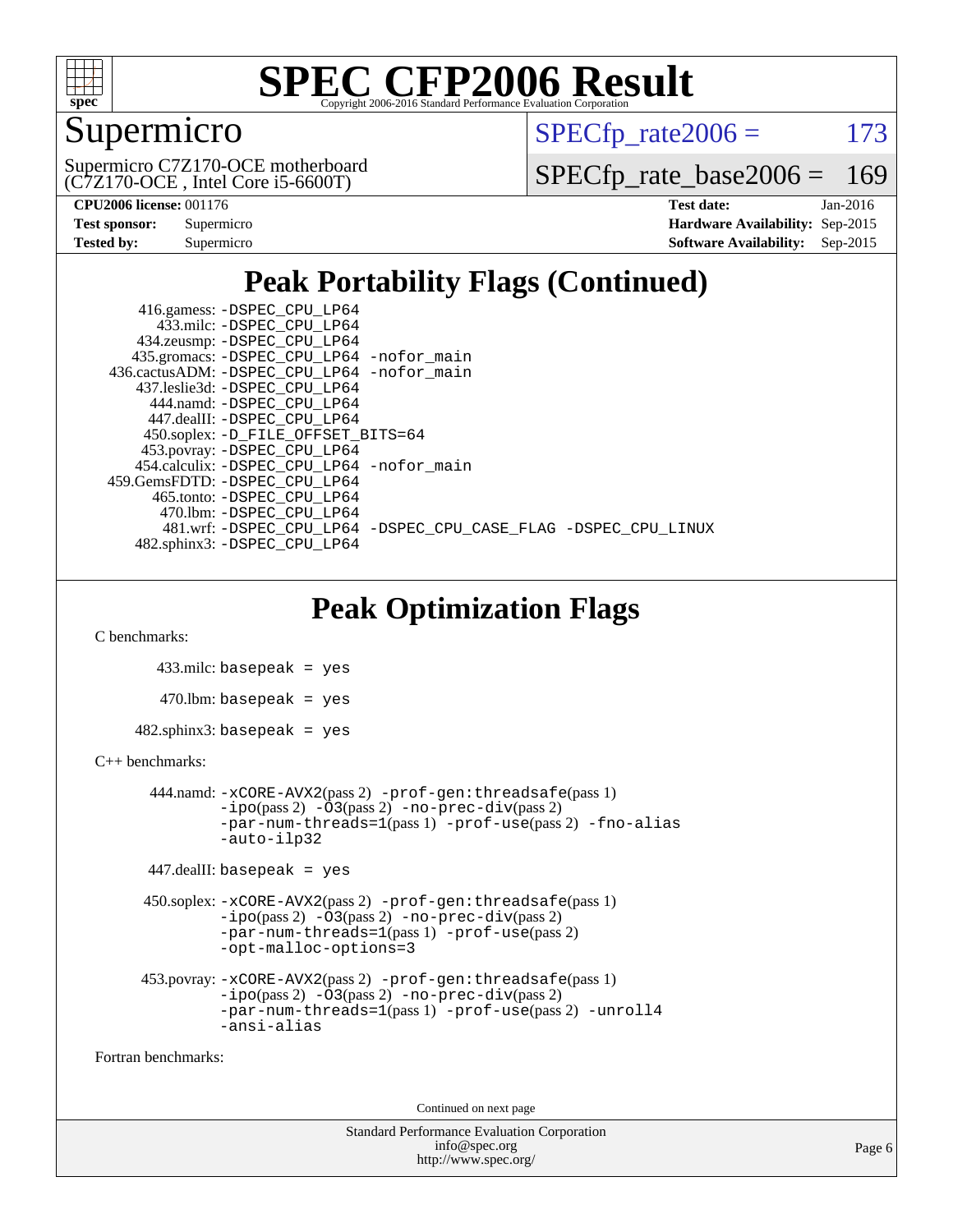

Supermicro

 $SPECTp\_rate2006 = 173$ 

(C7Z170-OCE , Intel Core i5-6600T) Supermicro C7Z170-OCE motherboard

[SPECfp\\_rate\\_base2006 =](http://www.spec.org/auto/cpu2006/Docs/result-fields.html#SPECfpratebase2006) 169

**[CPU2006 license:](http://www.spec.org/auto/cpu2006/Docs/result-fields.html#CPU2006license)** 001176 **[Test date:](http://www.spec.org/auto/cpu2006/Docs/result-fields.html#Testdate)** Jan-2016 **[Test sponsor:](http://www.spec.org/auto/cpu2006/Docs/result-fields.html#Testsponsor)** Supermicro **[Hardware Availability:](http://www.spec.org/auto/cpu2006/Docs/result-fields.html#HardwareAvailability)** Sep-2015 **[Tested by:](http://www.spec.org/auto/cpu2006/Docs/result-fields.html#Testedby)** Supermicro **Supermicro [Software Availability:](http://www.spec.org/auto/cpu2006/Docs/result-fields.html#SoftwareAvailability)** Sep-2015

## **[Peak Optimization Flags \(Continued\)](http://www.spec.org/auto/cpu2006/Docs/result-fields.html#PeakOptimizationFlags)**

```
410.bwaves: basepeak = yes 416.gamess: -xCORE-AVX2(pass 2) -prof-gen:threadsafe(pass 1)
                  -i\text{po}(pass 2) -03(pass 2)-no-prec-div(pass 2)
                  -par-num-threads=1(pass 1) -prof-use(pass 2) -unroll2
                  -inline-level=0 -scalar-rep-
         434.zeusmp: basepeak = yes
        437.leslie3d: basepeak = yes
     459.GemsFDTD: basepeak = yes
           465.tonto: -xCORE-AVX2(pass 2) -prof-gen:threadsafe(pass 1)
                  -no-prec-div(pass 2)-par-num-threads=1(pass 1) -prof-use(pass 2) -unroll4 -auto
                  -inline-calloc -opt-malloc-options=3
   Benchmarks using both Fortran and C: 
        435.gromacs: -xCORE-AVX2(pass 2) -prof-gen:threadsafe(pass 1)
                  -i\text{po}(pass 2) -03(pass 2)-no-prec-div(pass 2)
                  -par-num-threads=1(pass 1) -prof-use(pass 2) -opt-prefetch
                  -auto-ilp32
     436.cactusADM: basepeak = yes
       454.calculix: basepeak = yes
           481.wrf: basepeak = yes
                       The flags files that were used to format this result can be browsed at
http://www.spec.org/cpu2006/flags/Intel-ic16.0-official-linux64.html
http://www.spec.org/cpu2006/flags/Supermicro-Platform-Settings-V1.2-revH.html
```
You can also download the XML flags sources by saving the following links: <http://www.spec.org/cpu2006/flags/Intel-ic16.0-official-linux64.xml> <http://www.spec.org/cpu2006/flags/Supermicro-Platform-Settings-V1.2-revH.xml>